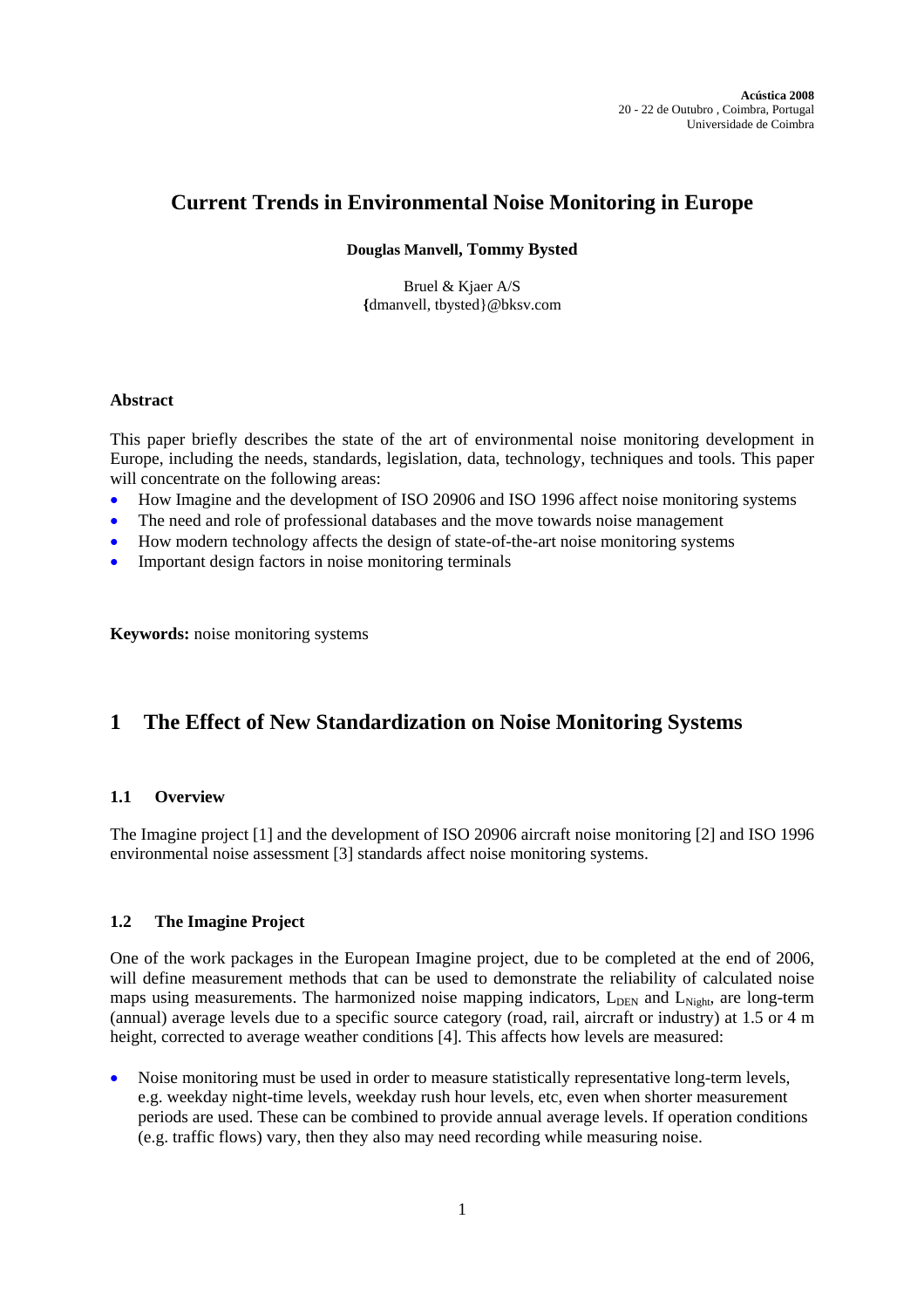- As the levels required are source-specific, residual noise (i.e. noise from other sources) must be insignificant, placing demands on measurement position, or removed in some qualified and documented way. Specific noise extraction can be done in several ways, the most well-known of these being event detection triggered by the actual acoustic signal
- The measured levels must represent long-term average weather conditions (i.e. weather conditions that are typical over a 10 year period). Unless close to the major source, this will require weather data, representative of both the average and for the actual measurement period so that noise levels can be corrected to be representative. This data could come from local meteorological stations, if available, but may need to be measured at the noise monitoring site

A cost-effective mobile system could cover several positions over a year. Automated position reporting, based on GPS technology, would be beneficial and reduce the risk of human error.

## **1.3 ISO 20906 Aircraft Noise Monitoring and ISO 1996 Environmental Noise Assessment**

The ISO 3891 airport noise monitoring standard from 1978 is being revised as ISO 20906 to match modern requirements and possibilities. It is currently available as a Committee Draft. Although only for airports, the standard contains a range of guidance suitable for all noise monitoring applications and for other event-dominated sources (e.g. railways). It identifies, among other things, instrumentation compliance requirements, the requirement for regular system integrity checks such as Charge Injection Calibration (CIC), and minimum requirements for noise source classification.

The ISO 1996 standard is also under revision. Part 1 that covers definitions is already published while Part 2 that covers the actual assessment techniques is currently a Draft International Standard. As a general purpose standard, it does not specifically cover long-term measurements but identifies several overriding aspects that place demands on noise monitoring systems including microphone positioning, quantifying the uncertainty of environmental noise measurements, requirements to documentation (of the system, the site and the measurement conditions), and determination of favourable propagation conditions including brief guidance on what weather data to measure.

## **2 Noise Management**

Increasing noise exposure is today a serious problem for most cities and, high focus is currently put into monitoring and calculating actual noise exposure levels to understand the size of the actual problem. So far, most cities have been either monitoring or calculating noise exposure levels but the trend today is to combine the results from both worlds. Today, combining measured and calculated noise values is a slow, manual process. Therefore, an increasing need for systems to improve these work processes resulted in development of the concept of noise management systems [5].

The basic idea of a noise management system is to have a single system enabling management of environmental noise data and interaction between measured and calculated noise data [6]. Thus a typical noise management system will have functionality for handling the attached noise acquisition devises (set-up, download, etc), storage and retrieval of noise data in database, post-processing and reporting tools, and finally easy import/export of data from/to noise calculation software. The many features and amount of data handled put high requirements to the design and implementation of the system. In the following sections some of the different implementation aspects will be discussed.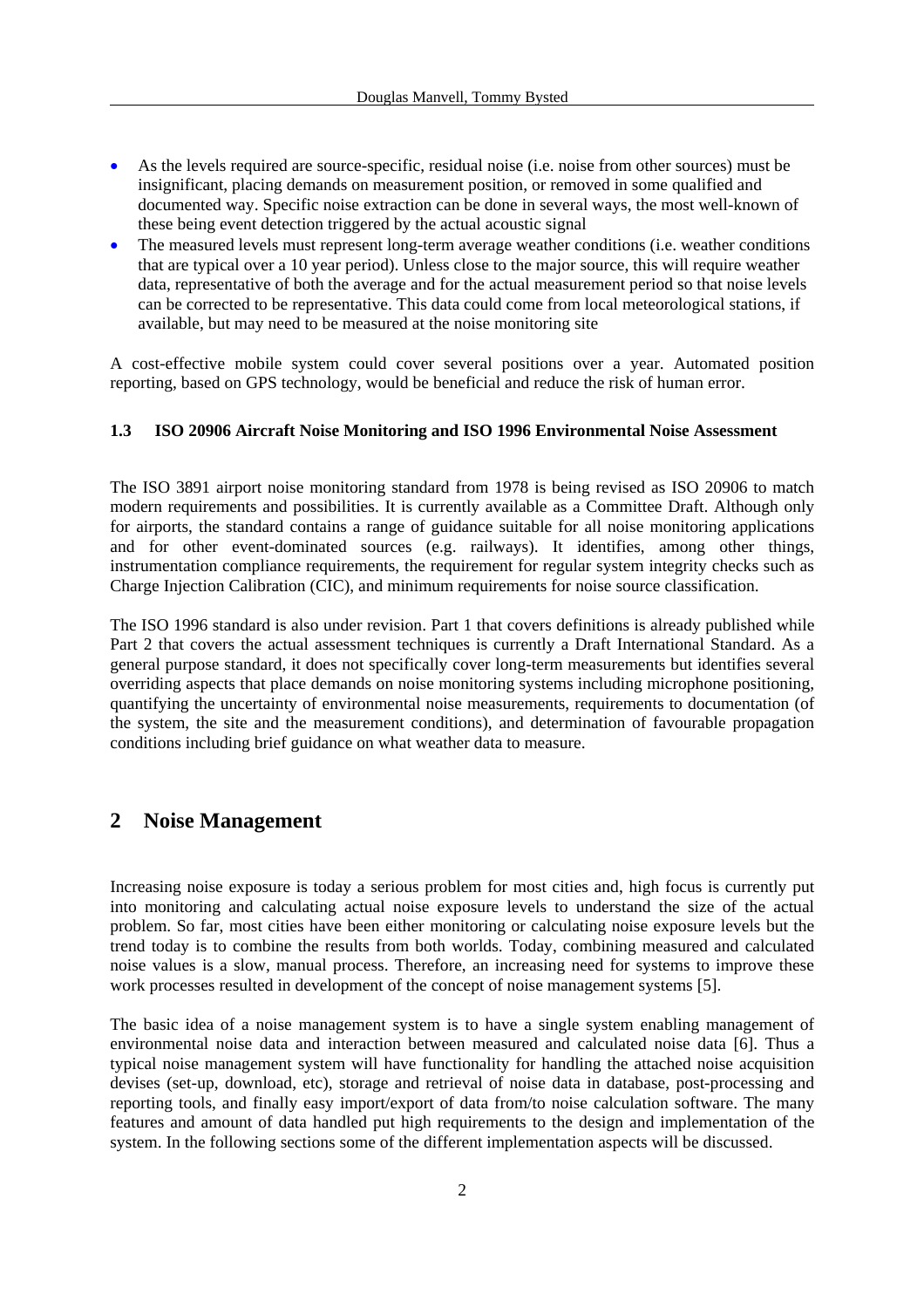### **2.1 Design of Noise Management Systems**

A number of aspects like software architecture and implementation design/technologies are important when developing new noise management systems [7]. These aspects are normally not visible for the end user, but can be crucial for securing the future development of a system.

Software architecture is the general splitting of code in different logical units. Although this sounds simple and straightforward, designing the right software architecture is not a trivial task. A modern software architecture, on the other hand, gives a number of advantages, e.g.:

- Improved security handling
- Easier to maintain and extend the functionality of the system
- Scalable system
- Easier customization

Fig. 1 shows an example of the overall architecture for a 3-tier solution including a database. In a 3 tier solution, the database layout is completely hidden for the client. Consequently, if properly implemented, it will be possible to make changes in the database layout without affecting the client implementation. Due to its importance, good architecture should be designed at the beginning of the overall development process and the design continuously updated.



Fig. 1. Modern 3-tier client-server architecture

It is also import to adapt to the latest implementation technologies, e.g. the .NET from Microsoft®. The use of the latest technologies enables access to the latest features and benefits (e.g. .NET gives a high number of implementation and deployment benefits) but the cost is often increased development time and cost especially when using the first generations of the new technology.

#### **2 .2 Databases in Noise Management Systems**

A professional database, handling all the data from the attached acquisition devices, is an essential part of any modern noise management system. Besides having the needed functionality of a modern database it is important that the database vendor has an evolution path for continuous development of the database technology. Without this, future upgrades of the noise management system for better functionality and performance will be difficult.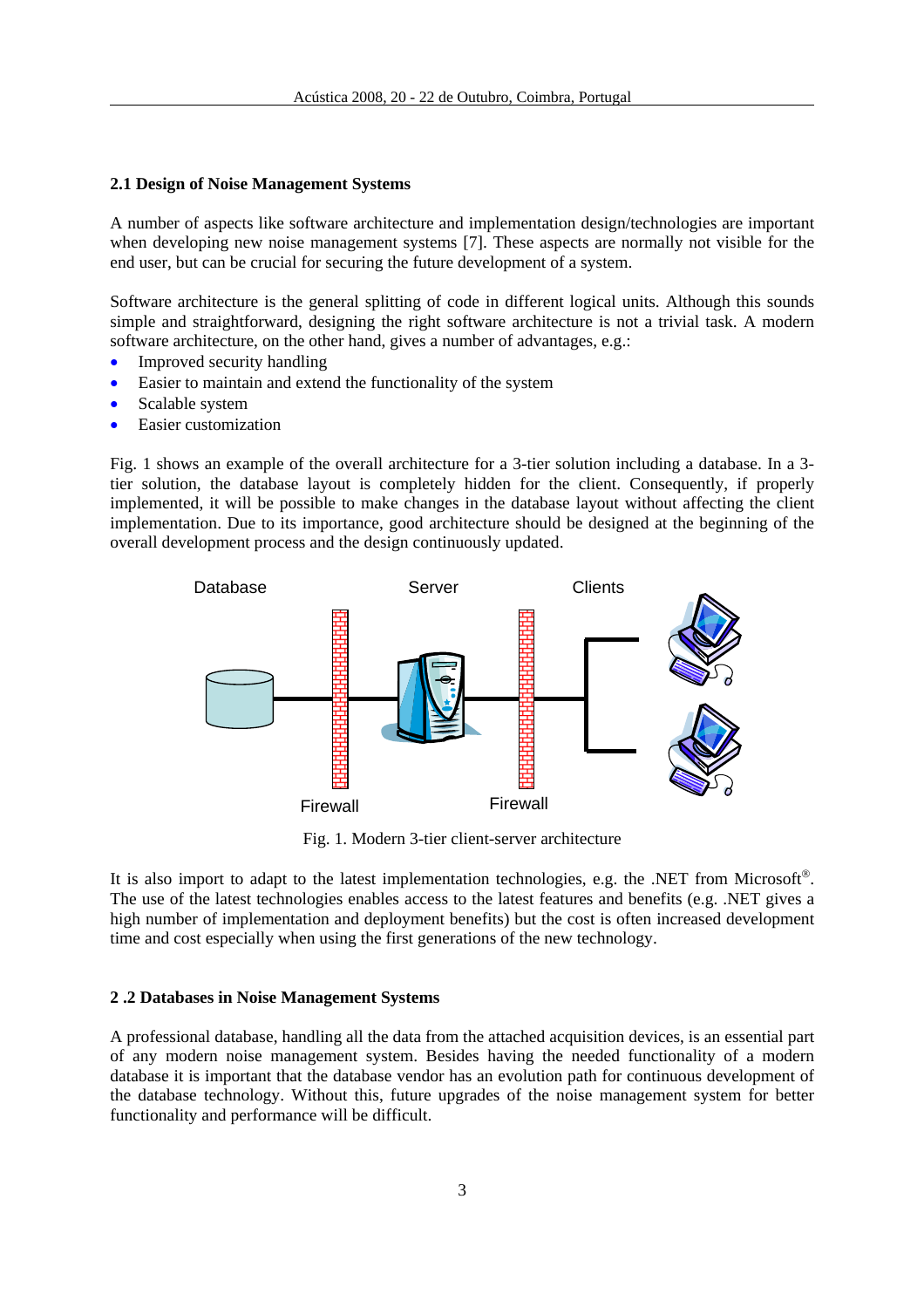In the past, the communication between the noise monitoring terminals and the noise management system was the bottleneck in most systems but the latest communication technologies now makes it possible to download a lot of information. Thus, it is important that the system handles data efficiently, without significant performance degradation with increasing amounts of data.

Easy customization is another important aspect of modern noise management systems. This means a flexible database design enabling additional customer specified information elements. Although inclusion of additional information elements in the database sounds straightforward, it can be difficult and, in some implementations, require major redesign of the system.

The last but not least important part of the noise management systems database implementation is the security handling. In the future, there will be an increasing need to have remote access or even public web access to some of the data making security handling crucial. Therefore it is important to have an advanced security model implemented enabling control of the user access rights to the data in the database. This reduces the risk of access to sensitive data without proper authorization.

### **2.3 Noise Monitoring Terminals**

An important part of noise assessment is the actual measurement of the noise levels done using noise monitoring terminals (NMTs). A NMT is basically a sound level meter that is optimized for longerterm unattended measurement, protected from interference and the environment inside an enclosure usually together with independent power, remote control and download facilities.

There are many, often conflicting requirements to the ultimate NMT. Analysis capability requires power that may not be available at the desired monitoring location. Protection against climate and interference may also conflict with the desire for a small, inconspicuous, possibly portable unit. The list of possible requirements is long, made more complex by the myriad of different applications. There are also some significant trends affecting their design:

- The acoustic requirements to and analysis capabilities of NMTs are increasing. At the same time, there is an increasing and opposing demand on increasing the number of simple NMTs
- The size and power consumption of noise measurement and analysis tools is decreasing
- Analysis is becoming more software based
- The cost of custom-built cabinets is becoming lower

With increasingly capable, low-power platforms available due to mobile phone and PDA developments, NMTs themselves can be much smaller. On the other hand, many analyses, for example for source identification, still require larger, more power-hungry systems, or space for additional accessories. With software-extendable analysis platforms, a modular concept, also for hardware becomes attractive. Provided the number of units produced is large enough, a modular cabinet concept, dedicated to solving the major issues of protection against interference and the climate, that can cope with different protection, analysis, communication, accessory and mounting needs while keeping size and weight to a minimum, becomes commercially viable [8].